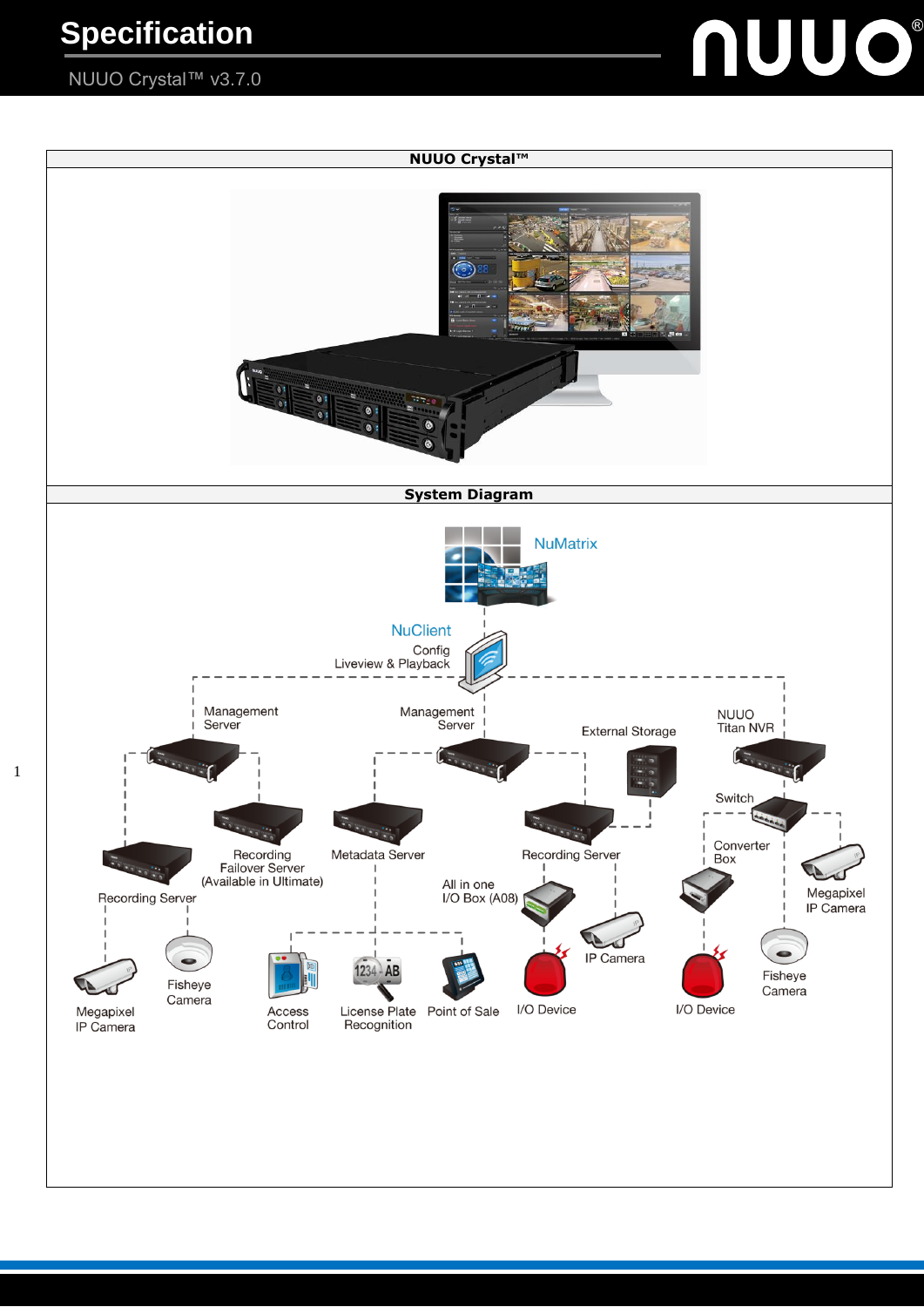# **UUO®**

## **Product Overview** NUUO Crystal™ is the product that represents the next stage in VMS evolution. Rock solid, easily manageable, with powerful recording and viewing options available. Featuring revolutionary modular system structure that is made to handle middle to large project size, NUUO Crystal™ is the ideal choice for your enterprise. Featuring technology that focuses on delivering stable video recording performance, recording failover, and 3rd party integration choice, you will be impressed with the stability and flexible options with NUUO Crystal™. **Main Features Server Highlight** Linux based system Linux based intelligent video analysis Supports over 1200 camera models from more than 60 brands, and RTSP video stream [\(Supported List\)](http://www.nuuo.com/SupportCamera.php?node_id=4) Records up to 64 megapixel cameras per Recording Server Supports throughput up to 250~550 Mbps (Depends on the quantity of Volume Group) Recording failover (available in Ultimate) Metadata Server for 3rd Party Integration such as Point of Sale, Access Control, License Plate Recognition and Facial Recognition Diagnostic Service for retrieving important logs from both server and client for troubleshooting Web-based Hardware Health Check Tool for OS Storage Device and Hard Drive Disks Web-based Network Quality Evaluation Tool for checking the connection quality between server and cameras **Enterprise Management** Built-in Management Server, Recording Server, Recording Failover Server and Metadata Server in one Crystal Centralized I/O and event respond systems ■ Support NTP (Management Server can be a time server to make all system time consistent) Volume group to distribute cameras to assigned volumes Individual Retention Condition (IRC) per device Video Device Utility: auto setup & bulk import PTZ control priority **P** Powerful authorization for device permission and function privilege ■ System Navigator for connecting multiple management servers. **Stability** ■ Support RAID 0,1, 5, and 10 Support redundant power (CT-8000RP) ■ Support hardware watchdog (CT-8000R and CT-8000RP) and software watchdog **Open Platform** ■ ONVIF Profile compatible Camera multiple stream support Multiple codec support : H.265, H.264, MJPEG, MPEG4 and MxPEG

**Value-added Benefits**

 $\mathcal{L}$ 

Stream up to 256ch live viewing connections per server to multiple clients simultaneously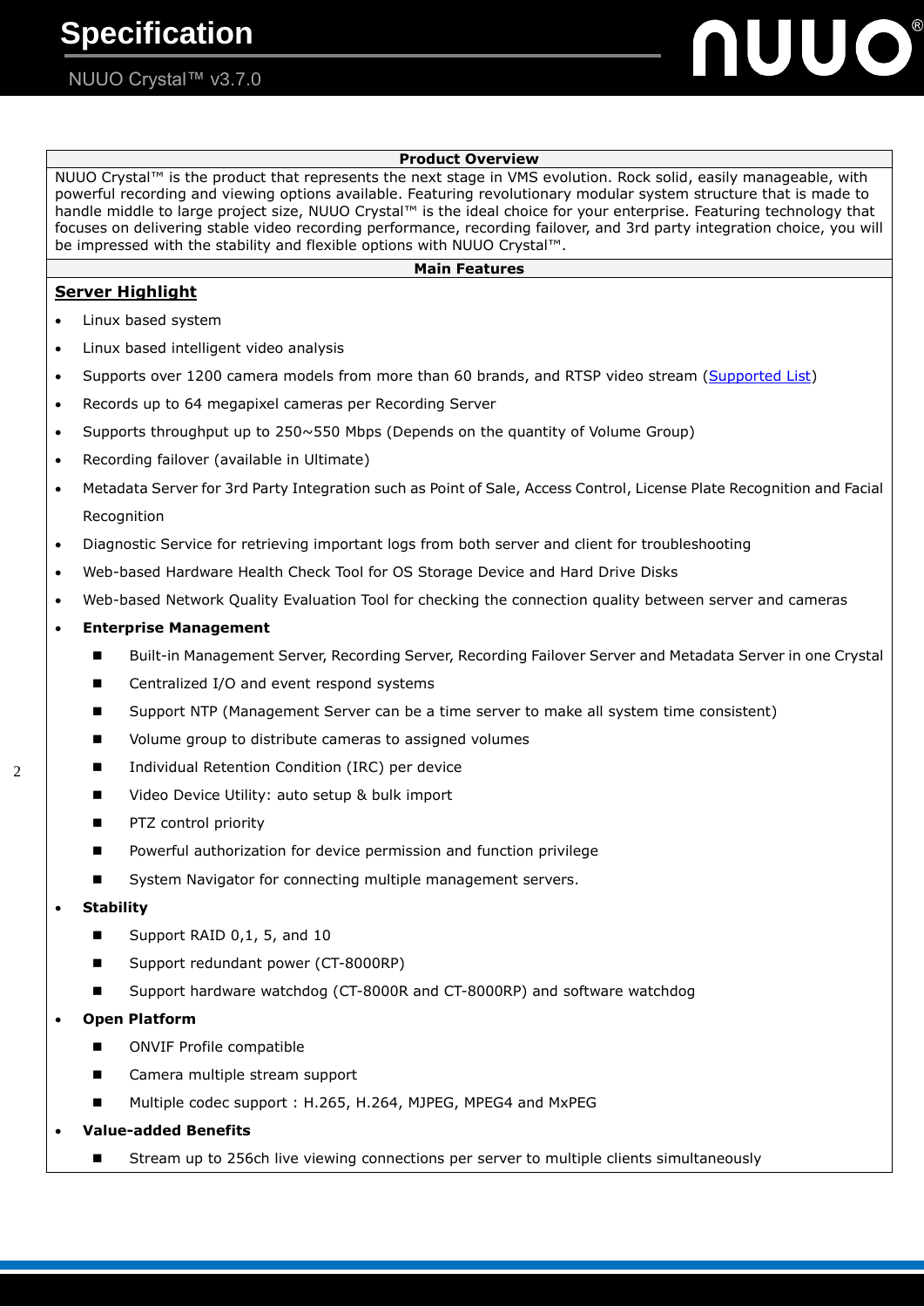## NUUO Crystal™ v3.7.0

JUO®

- Camera edge motion detection
- **Linux based video analytic**
- Support continuous, scheduled, event based and I/O based recording
- Schedule-based and input-triggered boosting record
- Schedule-based user management
- Scheduled Backup video to FTP location
- Watermark for video verification
- Dual gigabit Ethernet ports

#### **Client Highlight**

- Cross platform for Windows and Mac
- All in one NuClient for remote configuring and viewing
- Unlimited channels of live view and playback
- Unlimited channels of NuMatrix Video Wall (available in Enterprise)
- System Navigator for centralized management for multi-sites and managing unlimited devices and events from multiple management servers on NuClient
- $\bullet$

#### **Enterprise Management**

- Centralized E-map
- Centralized I/O Panel and Event Panel
- Public and Private View/View profile for each user
- View Tour to loop through selected Views

#### **Open Platform**

- $\blacksquare$  Export video with 3rd party data overlay
- Generic Fisheye Dewarp technology for all fisheye cameras
- **Panorama 360° PTZ**  $-$  **Immervision and fisheye camera**
- Support multiple stream profile
- Auto-switch stream profile

#### **Value-added Benefits**

- Support mobile client for iPhone / iPad / Android
- $\blacksquare$  NUUO Image Fusion Technology  $-$  stitch up to 10 cameras together
- Layout Wizard customized layout for viewing
- Instant Playback on live view, e-map and event list
- **Thumbnail in Playback Timeline**
- Twin Clients to support identical, full featured software client and web client
- Support digital and optical PTZ
- Support preset and patrol
- Save video clips into AVI, ASF and MOV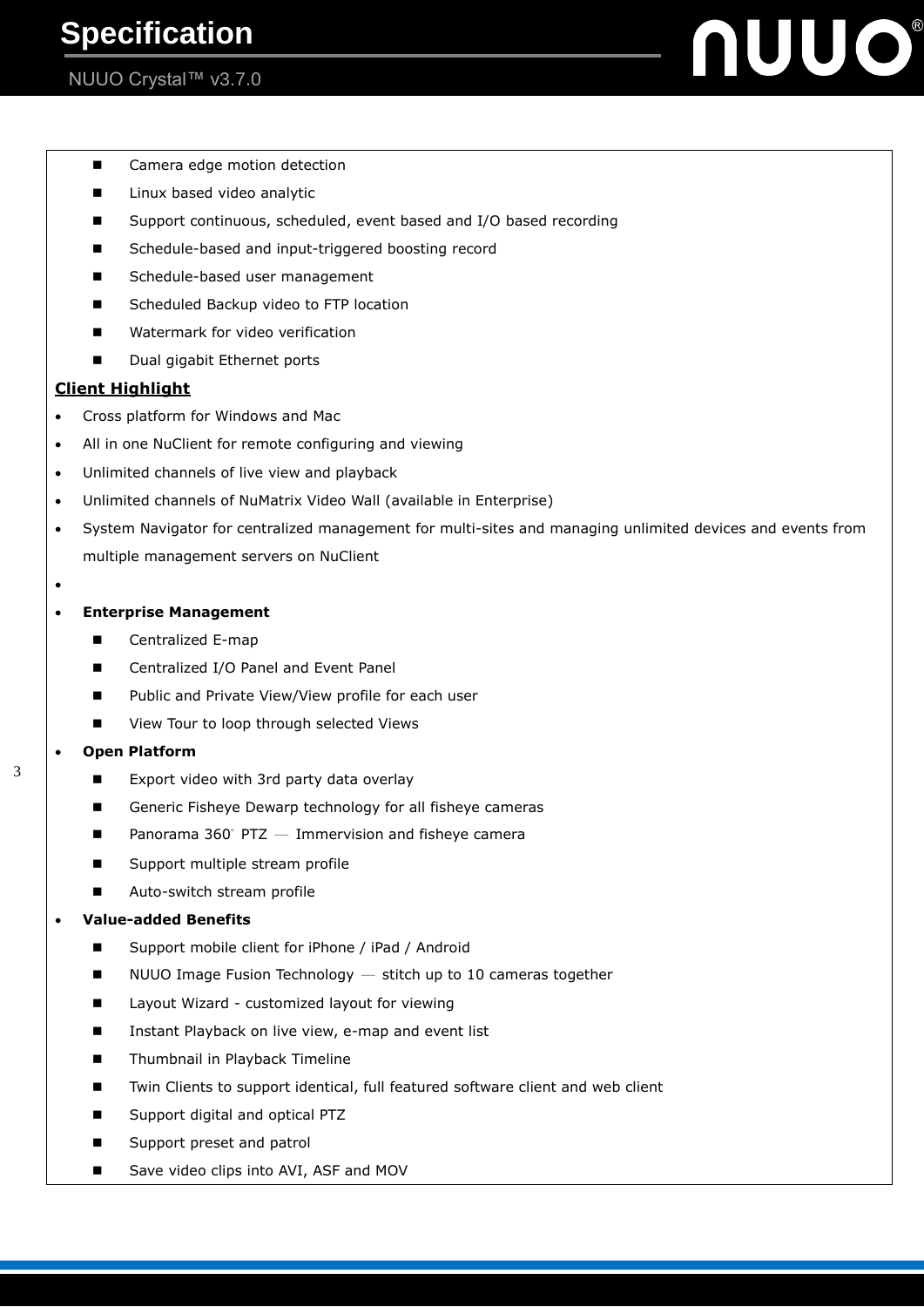nuuo®

- **Multi-Metadata source on video display**
- **Intelligent Search in playback**
- **Language switch capacity**

### **External Support**

- External storage through DAS, iSCSI and NFS
	- \* Support list [http://www.nuuo.com/SupportCamera.php?node\\_id=12](http://www.nuuo.com/SupportCamera.php?node_id=12)
- Support third party Point of Sale, Access Control and License Plate Recognition
- Support up to 256 NUUO I/O boxes per server (A08)
- Support APC Uninterrupted Power Supply (Smart-UPS 750 VA / APC Back-UPS 500 ES / APC Smart UPS 1500 / APC Smart UPS 3000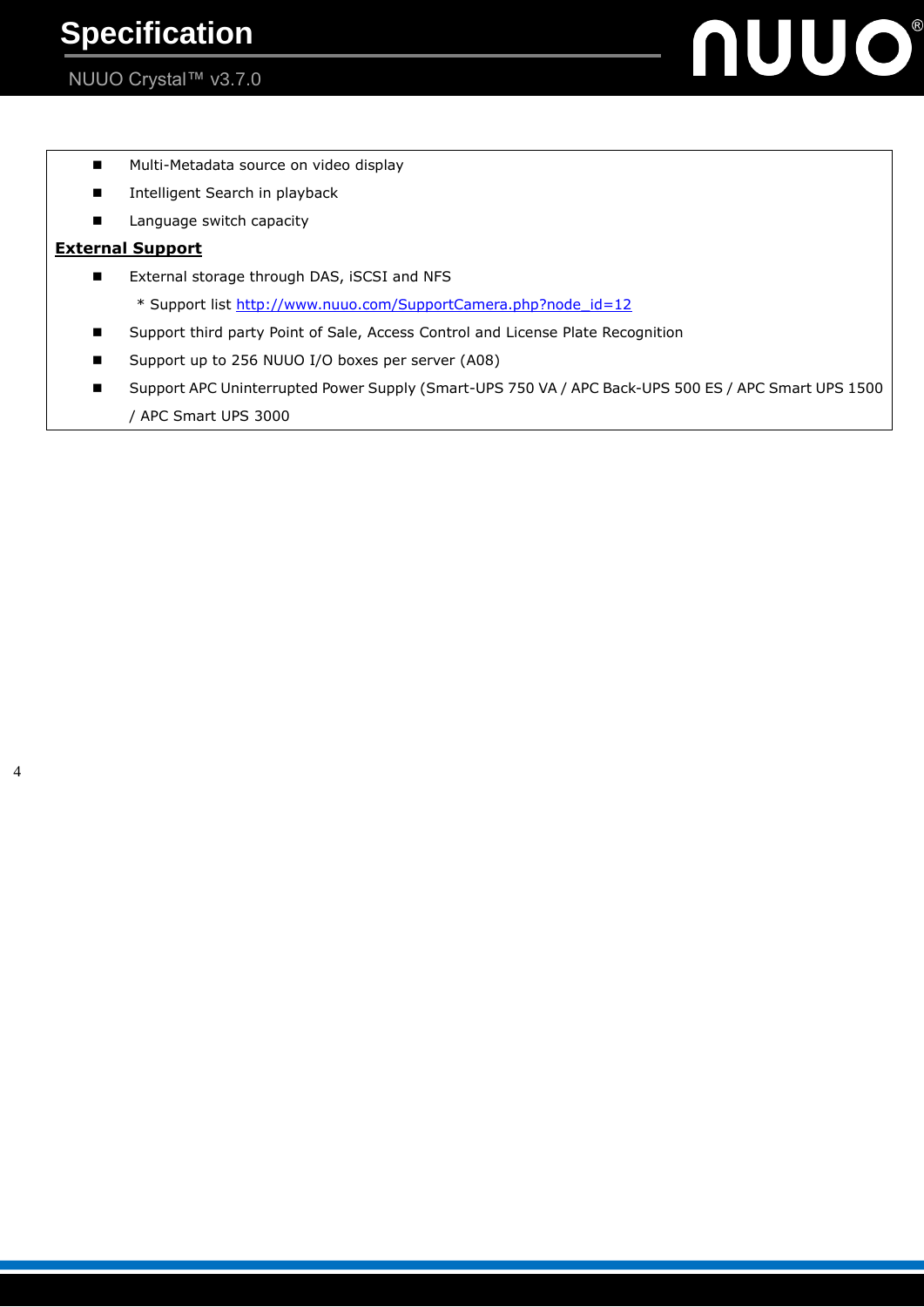# **NUUO®**

## NUUO Crystal™ v3.7.0

| <b>Hardware Specifications</b>                         |                                                                                                |                                |                                                                                  |                                 |                                                                                  |                                 |
|--------------------------------------------------------|------------------------------------------------------------------------------------------------|--------------------------------|----------------------------------------------------------------------------------|---------------------------------|----------------------------------------------------------------------------------|---------------------------------|
| <b>Model</b>                                           | <b>TR-0400CT</b>                                                                               | <b>R1-0400CT</b>               | <b>CT-8000R</b>                                                                  | <b>CT-8000RP</b>                | <b>CT-8000EX</b>                                                                 | <b>CT-8000EX-RP</b>             |
| <b>Product Image</b>                                   |                                                                                                |                                |                                                                                  |                                 |                                                                                  |                                 |
| <b>Type</b>                                            | Tower                                                                                          | Rackmount 1U                   | Rackmount 2U                                                                     |                                 | Rackmount 2U                                                                     |                                 |
| <b>CPU</b>                                             | Intel Celeron J1900                                                                            |                                | Intel Core i5                                                                    |                                 | Intel Core i7                                                                    |                                 |
| <b>RAM</b>                                             | 2G X 2 (Dual channel)                                                                          |                                | 4G X 2 (Dual Channel)                                                            |                                 | 4G X 2 (Dual Channel)                                                            |                                 |
| <b>Number of Drives</b><br>(hot swapping<br>supported) | 4 X SATA III                                                                                   |                                | 8 X SATA II                                                                      |                                 | 8 X SATA II                                                                      |                                 |
| Max Storage Per Drive**                                | 10TB<br>10TB                                                                                   |                                |                                                                                  | 10TB                            |                                                                                  |                                 |
| <b>Max Internal Total</b><br><b>Storage</b>            | 40TB                                                                                           |                                | 80TB                                                                             |                                 | 80TB                                                                             |                                 |
| <b>RAID Level</b>                                      | RAID 0, 1, 5, 10                                                                               |                                |                                                                                  |                                 |                                                                                  |                                 |
| I/O Interface                                          | 2 X USB 2.0 (for mouse or UPS);<br>1 X USB 3.0;<br>1 X eSATA (for DAS)<br>1 X VGA;<br>1 X HDMI |                                | 2 X USB3.0;<br>2 X USB2.0 (for mouse or UPS);<br>1 X eSATA (for DAS);<br>1 X VGA |                                 | 2 X USB3.0;<br>2 X USB2.0 (for mouse or UPS);<br>1 x eSATA (for DAS);<br>1 X VGA |                                 |
| <b>LAN</b>                                             | 2 x Gigabit Port, RJ45                                                                         |                                |                                                                                  |                                 |                                                                                  |                                 |
| <b>LAN Transmission Speed</b>                          | 10/100/1000 Mbps                                                                               |                                |                                                                                  |                                 |                                                                                  |                                 |
| Voltage                                                | 100-240V                                                                                       |                                |                                                                                  |                                 |                                                                                  |                                 |
| <b>Power Consumption</b>                               | Full loading: 50W<br>Max: 250W                                                                 | Full loading: 50W<br>Max: 250W | Full loading: 150W<br>Max: 500W                                                  | Full loading: 160W<br>Max: 500W | Full loading: 150W<br>Max: 500W                                                  | Full loading: 160W<br>Max: 500W |
| <b>Device Dimension</b><br>(H X W X D)                 | 212 X 200 X 318 mm                                                                             | 45 X 447 X 429 mm              | 88 X 447 X 583 mm<br>88 X 447 X 583 mm                                           |                                 |                                                                                  |                                 |
| <b>Device Weight</b><br>(Without Drive)                | 5.3 kg (11.7 lbs)                                                                              | 6.0 kg (13.2 lbs)              | 11.4 kg (25.1 lbs)                                                               | 13.2 kg (29.1 lbs)              | 11.4 kg (25.1 lbs)                                                               | 13.2 kg (29.1 lbs)              |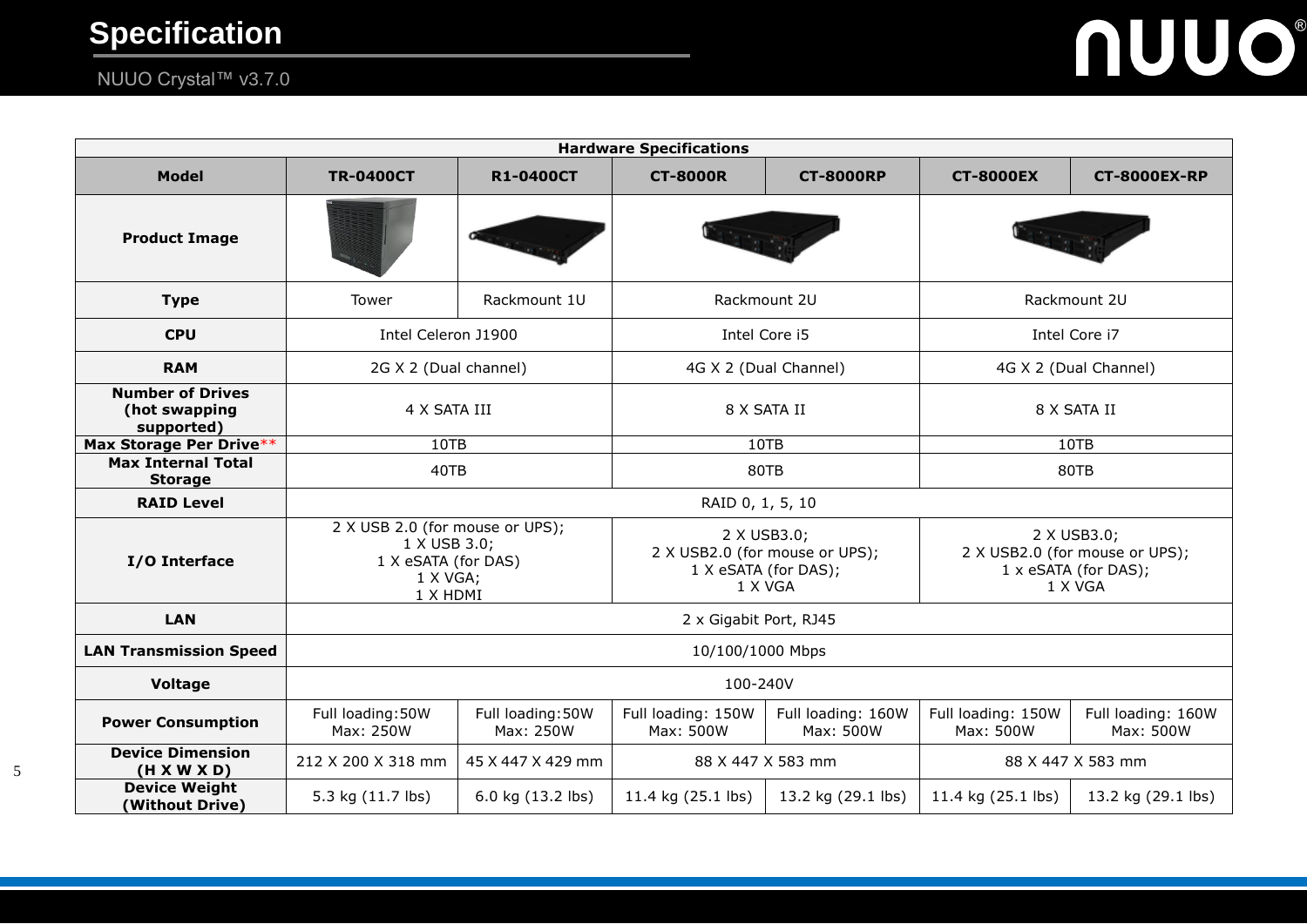# NUUO Crystal™ v3.7.0

# **NUUO®**

| <b>Temperature</b>                                      | Operating: 0°C-40°C                                                                                                                        |                                                                                       |                                                                                       |  |  |
|---------------------------------------------------------|--------------------------------------------------------------------------------------------------------------------------------------------|---------------------------------------------------------------------------------------|---------------------------------------------------------------------------------------|--|--|
| <b>Humidity</b>                                         | Operating: 5%-95%                                                                                                                          |                                                                                       |                                                                                       |  |  |
| <b>Certification</b>                                    | CE, FCC, CB, RoHS<br>CE, FCC, RoHS<br>CE, FCC, RoHS                                                                                        |                                                                                       |                                                                                       |  |  |
| <b>Software Specification</b>                           |                                                                                                                                            |                                                                                       |                                                                                       |  |  |
| <b>Server Operating</b><br><b>System</b>                | Linux                                                                                                                                      |                                                                                       |                                                                                       |  |  |
| <b>Client Operating System</b>                          | Windows XP (32-bit) / Win7 (32 and 64-bit)/ Win8.1 (32 and 64-bit)/ Win10 (64bit)<br>Mac OS X v10.9 v10.10                                 |                                                                                       |                                                                                       |  |  |
| <b>License Type</b>                                     | Professional / Enterprise / Ultimate / Metadata channel licenses*                                                                          |                                                                                       |                                                                                       |  |  |
| <b>Number of Cameras per</b><br><b>Recording Server</b> | 64 CH                                                                                                                                      |                                                                                       |                                                                                       |  |  |
| <b>Number of Stream Out</b><br>per Recording Server     | 256 CH                                                                                                                                     |                                                                                       |                                                                                       |  |  |
| <b>Number of Camera per</b><br><b>NuClient</b>          | 400 CH                                                                                                                                     |                                                                                       |                                                                                       |  |  |
| <b>ONVIF Device Support</b>                             | $\vee$                                                                                                                                     |                                                                                       |                                                                                       |  |  |
| <b>Video Compression</b>                                | H.264, H.265, MPEG4, MJPEG, MxPEG                                                                                                          |                                                                                       |                                                                                       |  |  |
| <b>Multiple Stream Profile</b>                          | V                                                                                                                                          |                                                                                       |                                                                                       |  |  |
| <b>Recording Throughput</b>                             | 250 Mbps (MAX), 150 Mbps (OPTIMAL)                                                                                                         | 250 Mbps (1 Volume Group)<br>400 Mbps (2 Volume Groups)<br>550 Mbps (3 Volume Groups) | 250 Mbps (1 Volume Group)<br>400 Mbps (2 Volume Groups)<br>550 Mbps (3 Volume Groups) |  |  |
| 3 <sup>rd</sup> Party Support                           | Point of Sale, Access Control, License Plate Recognition, Facial Recognition (Depends on plugin installed)                                 |                                                                                       |                                                                                       |  |  |
| <b>Metadata Function</b>                                | Live View and playback line by line with video<br>1.<br>Metadata Search and Result Export<br>2.<br>Multiple Metadata source on video<br>3. |                                                                                       |                                                                                       |  |  |
| <b>Export</b>                                           | AVI, Original AVI, ASF, MOV                                                                                                                |                                                                                       |                                                                                       |  |  |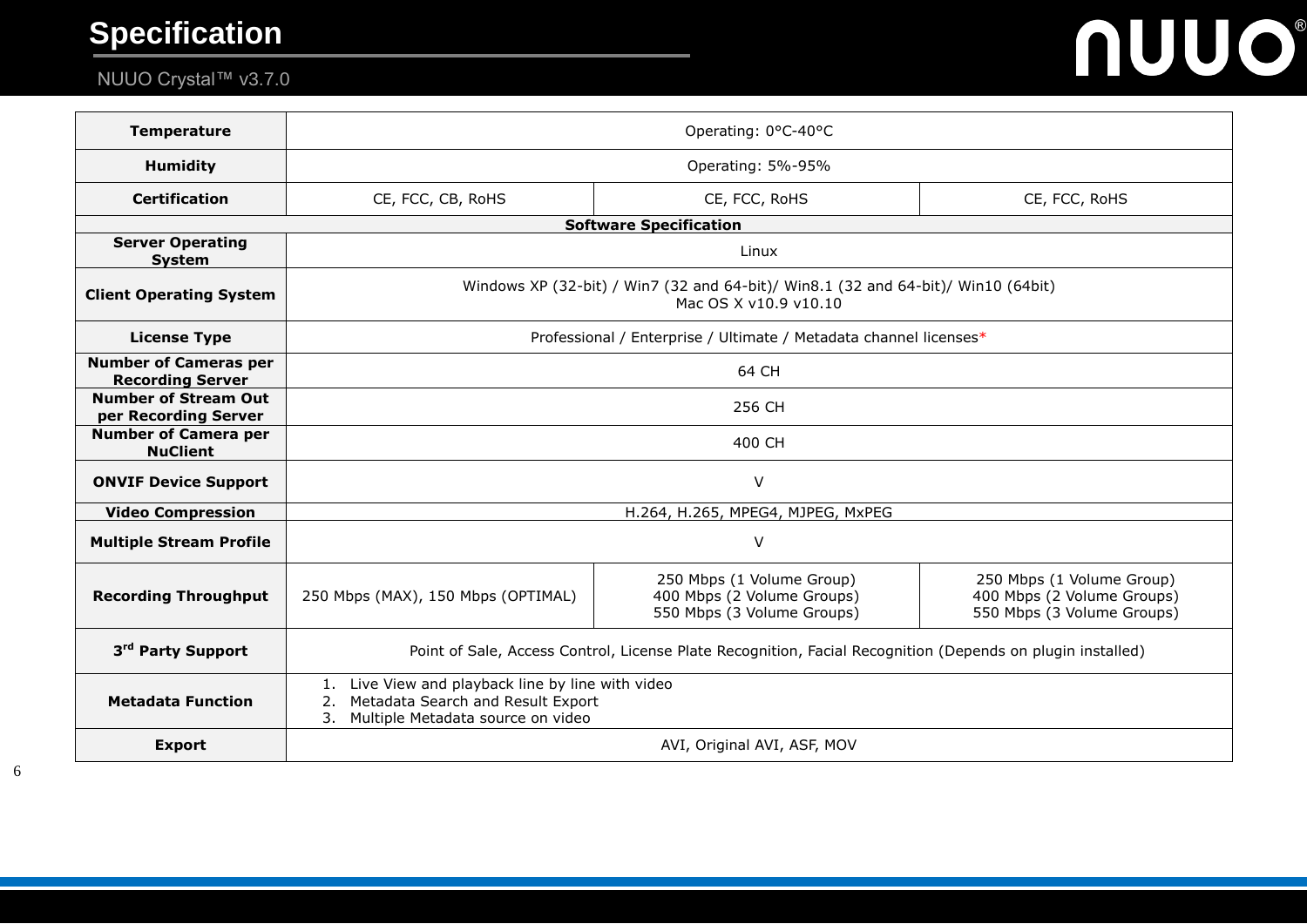# NUUO Crystal™ v3.7.0



| <b>Number of Live View</b><br>Spot-out (Local display) | 4CH per View,<br>View tour to 64CH                                                                                                                                                 | 16CH per View,<br>View tour to 64CH |                  | 16CH per View,<br>View tour to 64CH |  |  |
|--------------------------------------------------------|------------------------------------------------------------------------------------------------------------------------------------------------------------------------------------|-------------------------------------|------------------|-------------------------------------|--|--|
| <b>Recording Type</b>                                  | Continuous record, trigger record by digital input, motion-triggered record, event-triggered record, boosting record, record by<br>schedule, and manual trigger record on NuClient |                                     |                  |                                     |  |  |
| <b>Event Pre-record and</b><br><b>Post-Record</b>      | $\vee$                                                                                                                                                                             |                                     |                  |                                     |  |  |
| <b>Network Time Protocol</b><br>(NTP)                  | V                                                                                                                                                                                  |                                     |                  |                                     |  |  |
| <b>Joystick Support</b>                                | $\overline{\mathsf{V}}$                                                                                                                                                            |                                     |                  |                                     |  |  |
|                                                        | <b>Supported Cameras</b>                                                                                                                                                           |                                     |                  |                                     |  |  |
|                                                        | <b>ACTi</b>                                                                                                                                                                        | <b>ADEMCO</b>                       | Alarm.com        | <b>American Dynamics</b>            |  |  |
|                                                        | <b>AMTK</b>                                                                                                                                                                        | Arecont                             | <b>ATV</b>       | <b>AXIS</b>                         |  |  |
|                                                        | Aver                                                                                                                                                                               | <b>BASLER</b>                       | <b>BOSCH</b>     | <b>Brickcom</b>                     |  |  |
|                                                        | <b>Bullwark</b>                                                                                                                                                                    | Canon                               | Centrix          | <b>CISCO</b>                        |  |  |
|                                                        | CNB                                                                                                                                                                                | Dahua                               | D-Link           | <b>DlinkCN</b>                      |  |  |
|                                                        | <b>DYNACOLOR</b>                                                                                                                                                                   | Eneo                                | Etrovision       | Everfocus                           |  |  |
|                                                        | <b>FINE</b>                                                                                                                                                                        | Flir                                | Forenix          | GE                                  |  |  |
| <b>Supported IP Camera</b>                             | <b>GNS</b>                                                                                                                                                                         | Grundig                             | Guardeon         | <b>HIKVISION</b>                    |  |  |
| <b>Brands</b>                                          | Honeywell                                                                                                                                                                          | IP power                            | Innotech         | Jetstor                             |  |  |
|                                                        | <b>JVC</b>                                                                                                                                                                         | LevelOne                            | LG               | MegalP                              |  |  |
|                                                        | Messoa                                                                                                                                                                             | <b>MOBOTIX</b>                      | <b>MIWIURMET</b> | Netgear                             |  |  |
|                                                        | Onvif                                                                                                                                                                              | Panasonic                           | Pelco            | <b>RIVA</b>                         |  |  |
|                                                        | QVS                                                                                                                                                                                | Samsung                             | <b>SANTEC</b>    | Secubest                            |  |  |
|                                                        | Shany                                                                                                                                                                              | Sony                                | Sunell           | <b>TRENDnet</b>                     |  |  |
|                                                        | <b>TRUEN</b>                                                                                                                                                                       | <b>UDP</b>                          | Vision Hi-Tech   | Vista                               |  |  |
|                                                        | <b>VIVOTEK</b>                                                                                                                                                                     | WatchNET                            | Wavekrom         | Zavio                               |  |  |
|                                                        | 3S vision                                                                                                                                                                          |                                     |                  |                                     |  |  |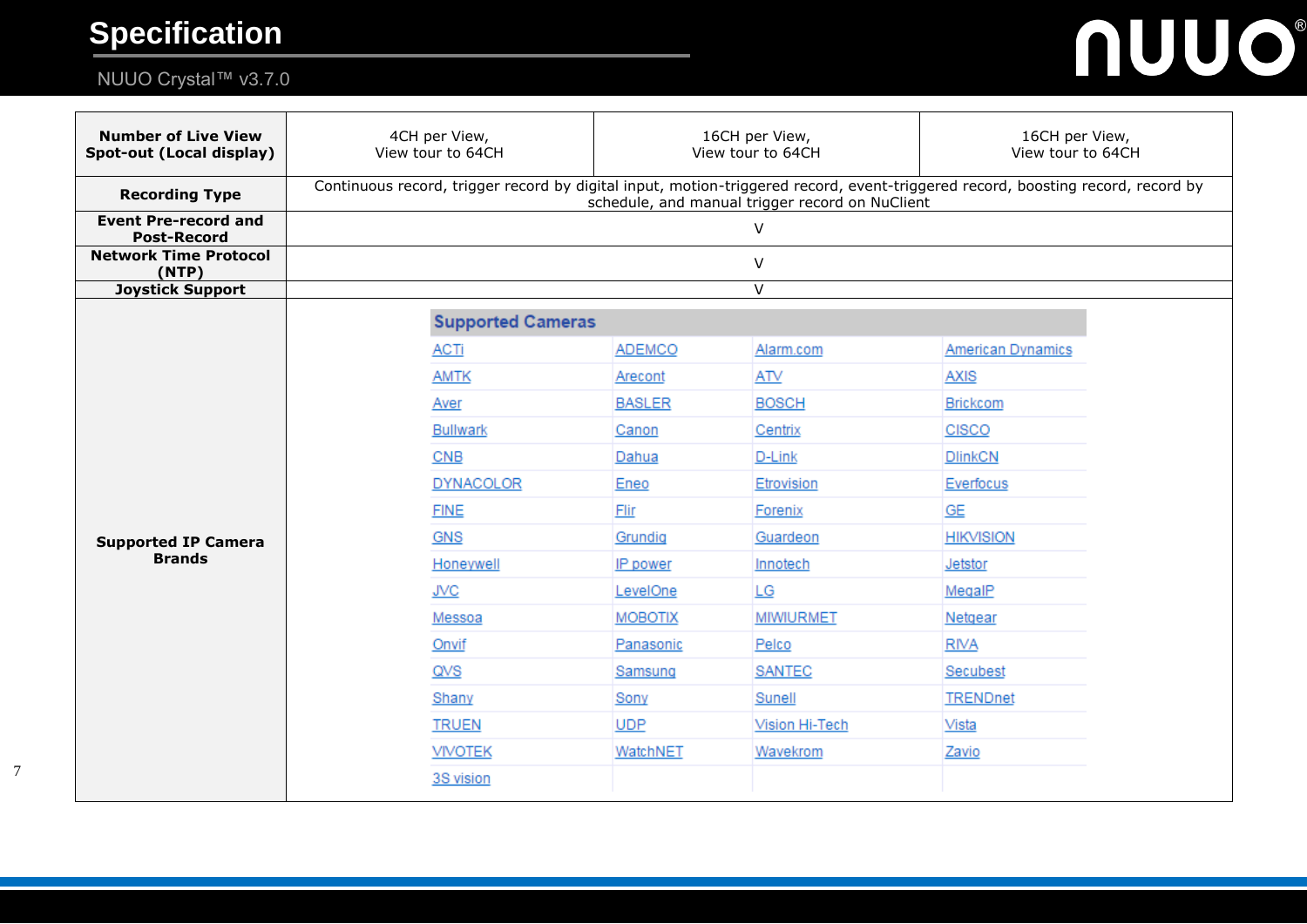# **NUUO®**

# NUUO Crystal™ v3.7.0

| <b>Supported Languages</b><br>(17 languages)    | Czech, Chinese(Simplified), Chinese(Traditional), English, Finnish, French, Germany, Italian, Japanese, Korean, Polish, Portuguese<br>(Brazil), Russian, Spanish, Swedish, Thai, Turkish                                                                                                                                   |                                                 |                     |  |  |
|-------------------------------------------------|----------------------------------------------------------------------------------------------------------------------------------------------------------------------------------------------------------------------------------------------------------------------------------------------------------------------------|-------------------------------------------------|---------------------|--|--|
|                                                 | * NUUO Crystal™ Ultimate, Enterprise, and Professional licenses are not compatible with each other. Only 1 type of license may be installed onto a single                                                                                                                                                                  |                                                 |                     |  |  |
| management server.                              |                                                                                                                                                                                                                                                                                                                            |                                                 |                     |  |  |
|                                                 | Refer NUUO web site for hard drive compatibility list (http://www.nuuo.com/SupportCamera.php?node id=12)                                                                                                                                                                                                                   |                                                 |                     |  |  |
|                                                 |                                                                                                                                                                                                                                                                                                                            | <b>Remote Client System Minimum Requirement</b> |                     |  |  |
| <b>CPU</b>                                      | Intel Core 2 Duo, 2.6GHz                                                                                                                                                                                                                                                                                                   |                                                 |                     |  |  |
| <b>Display Card</b>                             | NVIDIA or ATI with 1GB memory (OpenGL 2.0 and later)                                                                                                                                                                                                                                                                       |                                                 |                     |  |  |
|                                                 | Microsoft Windows                                                                                                                                                                                                                                                                                                          |                                                 | Mac OS X            |  |  |
|                                                 | Windows XP (32-bit)                                                                                                                                                                                                                                                                                                        |                                                 | Mac OS X 10.9       |  |  |
| <b>OS Supported</b>                             | Windows 7 (32/64-bit)<br>Windows 8.1 (32/64-bit)                                                                                                                                                                                                                                                                           |                                                 | Mac OS X10.10       |  |  |
|                                                 | Windows 10 (64-bit)                                                                                                                                                                                                                                                                                                        |                                                 |                     |  |  |
| <b>RAM</b>                                      | 2GB                                                                                                                                                                                                                                                                                                                        |                                                 |                     |  |  |
| <b>LAN Transmission Speed</b>                   | 10/100/1000 Mbps (RJ45)                                                                                                                                                                                                                                                                                                    |                                                 |                     |  |  |
| <b>User Interface</b>                           | Application:<br>$\blacksquare$<br><b>NuClient</b><br>NuMatrix (Available with Enterprise/ Ultimate License)<br>Web browser:<br>Internet Explorer 8, 9, 10, 11 (Web Client)<br>Firefox 23 to 42 (Windows version)<br>Google Chrome (Windows version)<br>iViewer for NUUO iPhone, iPad, and Android mobile<br>$\blacksquare$ |                                                 |                     |  |  |
| <b>Notice</b>                                   | It is suggested to execute the remote client system on the 64-bit OS and 4G (2GB X 2) RAM for better performance                                                                                                                                                                                                           |                                                 |                     |  |  |
|                                                 |                                                                                                                                                                                                                                                                                                                            | <b>License Level Specification</b>              |                     |  |  |
| <b>Feature</b>                                  | <b>Ultimate</b>                                                                                                                                                                                                                                                                                                            | <b>Enterprise</b>                               | <b>Professional</b> |  |  |
| <b>Recording Failover</b>                       | $\vee$                                                                                                                                                                                                                                                                                                                     |                                                 |                     |  |  |
| <b>Video Wall</b>                               | $\vee$                                                                                                                                                                                                                                                                                                                     | $\vee$                                          |                     |  |  |
| <b>System Navigator</b>                         | V                                                                                                                                                                                                                                                                                                                          | V                                               | V                   |  |  |
| <b>Diagnostic Service</b>                       | V                                                                                                                                                                                                                                                                                                                          | $\vee$                                          | V                   |  |  |
| <b>NUUO Fisheye Dewarp</b>                      | $\vee$                                                                                                                                                                                                                                                                                                                     | $\vee$                                          | $\vee$              |  |  |
| <b>Central Management</b>                       | $\vee$                                                                                                                                                                                                                                                                                                                     | V                                               | V                   |  |  |
| <b>Individual Retention</b><br><b>Condition</b> | $\vee$                                                                                                                                                                                                                                                                                                                     | $\vee$                                          | V                   |  |  |
| <b>Boosting</b><br><b>Record</b>                | V                                                                                                                                                                                                                                                                                                                          | V                                               | V                   |  |  |
| <b>Multi-stream</b>                             | V                                                                                                                                                                                                                                                                                                                          | V                                               | V                   |  |  |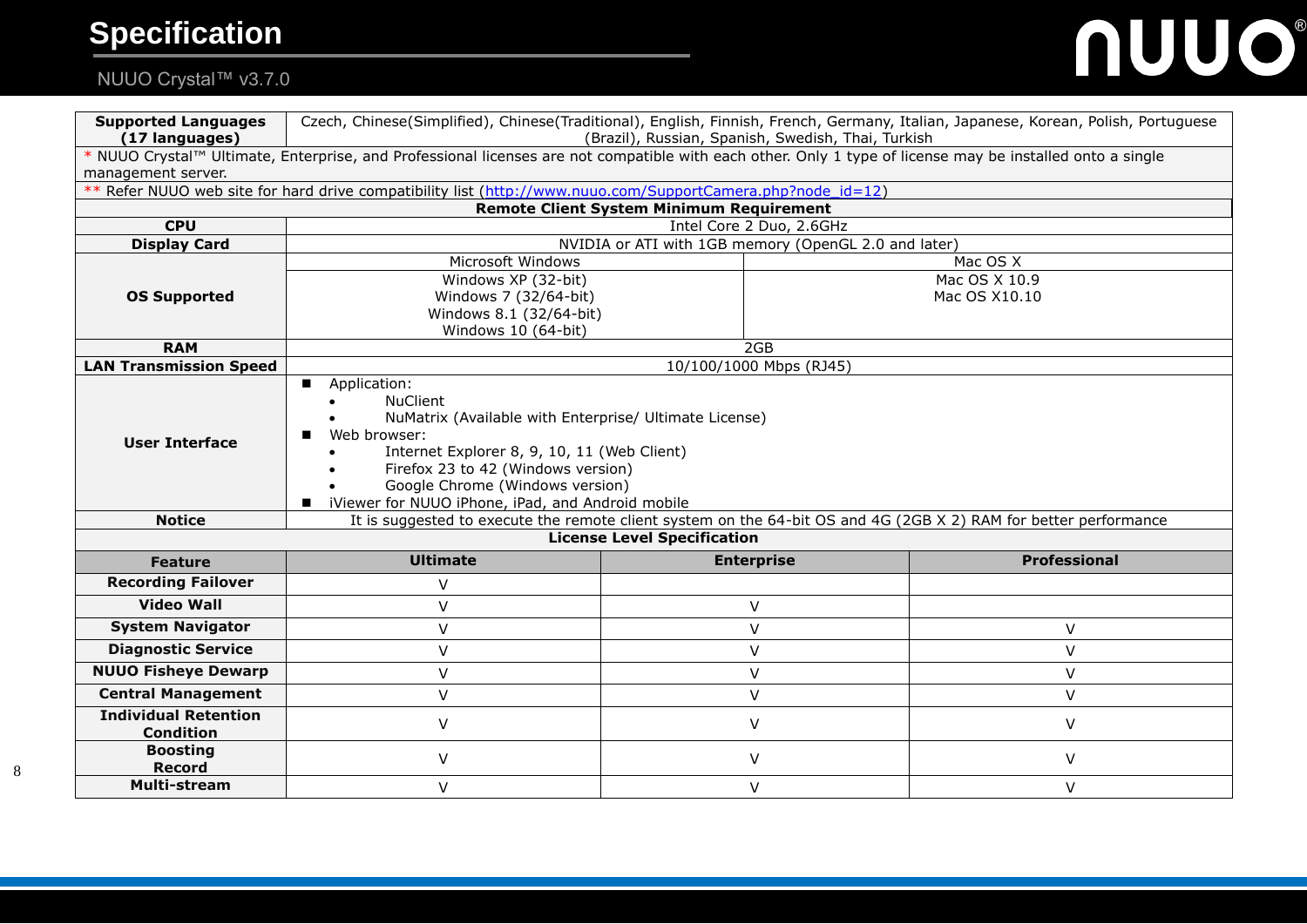# **NUUO®**

# NUUO Crystal™ v3.7.0

| <b>Setting</b>                                                                                                                             |  |  |
|--------------------------------------------------------------------------------------------------------------------------------------------|--|--|
| <b>SDK Support</b>                                                                                                                         |  |  |
| 3 <sup>rd</sup> Party Support (Point<br>of Sales / Access control<br>/ License Plate<br><b>Recognition/ Facial</b><br><b>Recognition</b> ) |  |  |
|                                                                                                                                            |  |  |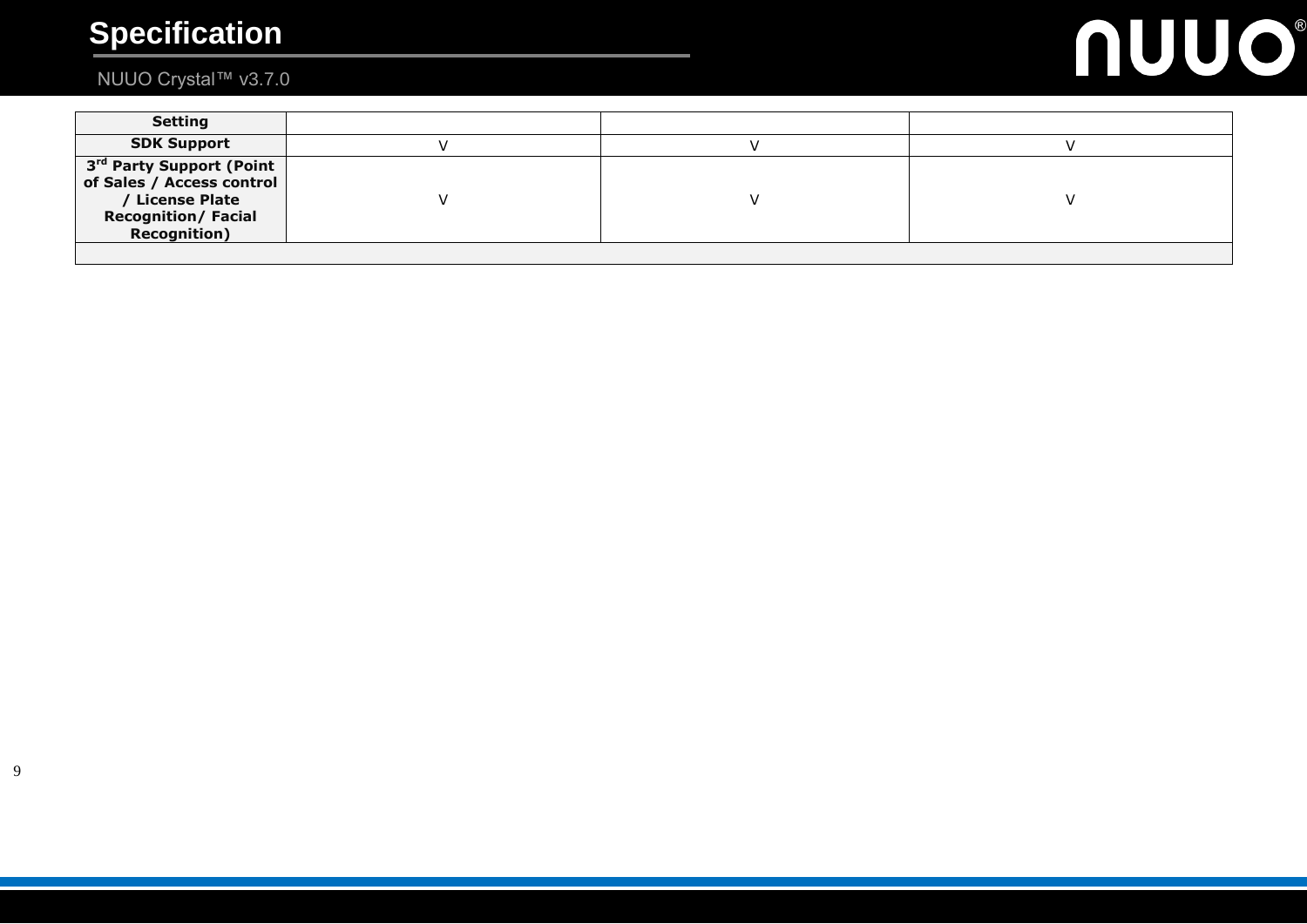# JUO®

# **Technical Details**

## **System, Setting, Management and Integration**

- **Centralized Management:** Unlimited cameras, access control, POS and I/O devices for centrally configuring, user authority management, integrated video and 3<sup>rd</sup> party monitoring, system status overview, event handling, and cluster recording failover management.
- **System Navigator:** Use one NuClient to login multiple management servers. Watch videos from different recording servers under different management servers. Configuration on different management servers can also be accomplished.
- **Linux Based**: Stable, reliable and virus free.
- **Camera Integration:** Open platform support multiple camera brands, models and RTSP stream, UPnP search and ONVIF ProfileS. Centrally configure camera parameters including video format, resolution, frame rate, and lens setting.
- **Multiple and High Channel Streaming:** Stream up to 256 connections per server to multiple clients simultaneously for live view. Support multiple stream profile from cameras, displaying lower bit rate but still record with good quality.
- **All Services in One NUUO Crystal™:** Built in Management Server, Recording Server, Recording Failover Server, and Metadata Server in one NUUO Crystal™. Enable necessary services to meet different system scope and demand.
- **Authorization Management:** Manage function privilege, device access permission and priority with unlimited roles, users and user groups.
	- Customized login period by users
	- Privilege by function
	- Access permission by device
	- PTZ control priority
	- Priority for Video Wall control
	- **Recording Failover Server Group (available in Ultimate):** Flexible N+M server cluster structure to maximize system reliability, uptime, and efficiency.

 **Linux Intelligent Video Analytic (optional license):** support 4 different license type: presence, counting, surveillance and advanced.

- **Counting**
- Tamper

- Camera calibration
- Object classification
- Camera shake elimination
- Presence(tripwire)
- Enter and Exit
- Appear and disappear
- Dwell
- **Tailgating**
- **Stop**
- **Direction**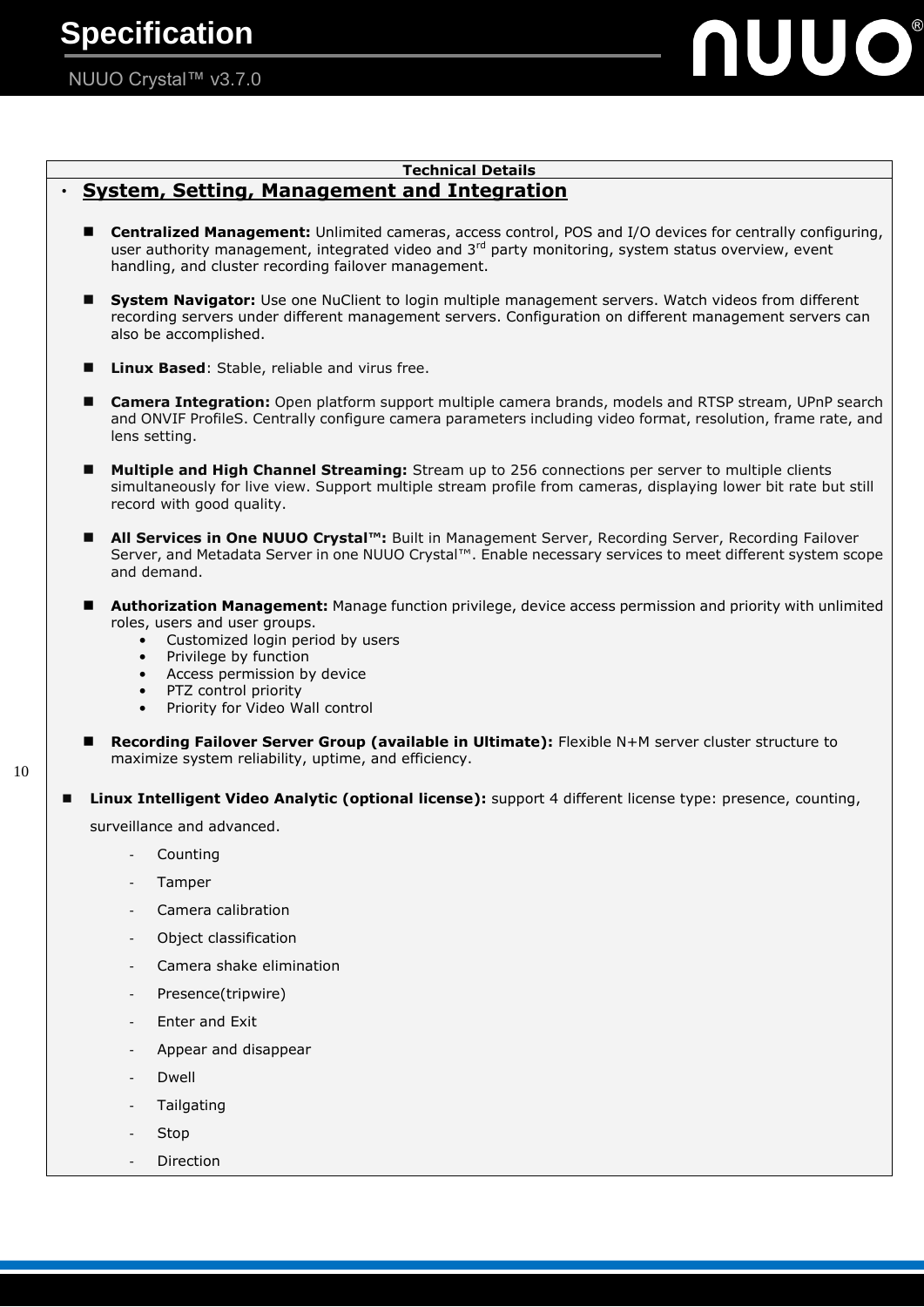

- Abandoned/Removed object

- **Third Party Integration:** Integrate third party data and video on unified management platform. The plugin structure allows user extend the system by plugin installing.
- **Schedule-Based Architecture:** Unified Schedule Profile for event, users login duration, recording schedule, recording parameter and 3rd party streaming for complicate environment and requirement.
- Multiple Video Codec Support: NUUO Crystal<sup>™</sup> supports H.265, H.264, MJPEG, MPEG4 and MxPEG for best quality and storage usage.
- **Video Device Utility:** Utility offers camera auto setup function and bulk import camera list.
- **Event/ Action Management:** Centrally manages events from system, cameras, 3<sup>rd</sup> party metadata devices, and I/O devices with instant alert responses. Event and boost record reduce storage usage but ensure important period recording.

#### **Event**

- System event
	- **Server disconnect**
	- Fail to write to drive
	- Volume operation error
	- **Volume Group no functional volume**
	- Recording Module error
	- Power Failed (Redundant power)
	- Auto Backup Failed
	- No available Failover Server for disconnected Recording Server (available in Ultimate)
- Camera event
	- Camera Motion Detection
	- Connection lost
	- No enough space for retention days
	- **IVS** event
		- Counting event
		- **Presence**
		- **Enter/Exit**
		- **Appear/disappear**
		- **Dwell**
		- **Tailgating**
		- **Stop**
		- Direction
		- Abandoned/Removed object
		- **Tamper**
- Digital input event
	- **Input signal on**
- 3<sup>rd</sup> party metadata event
	- **Transaction Start**
	- **Transaction Stop**
	- Up to 10 user-definable events

#### **Action**

- Auto Video Popup to NuClient and NuMatrix when event happens
- Video edge display on client
- NuClient play alert sound
- Send E-mail
- Camera go to preset point
- Trigger Digital Output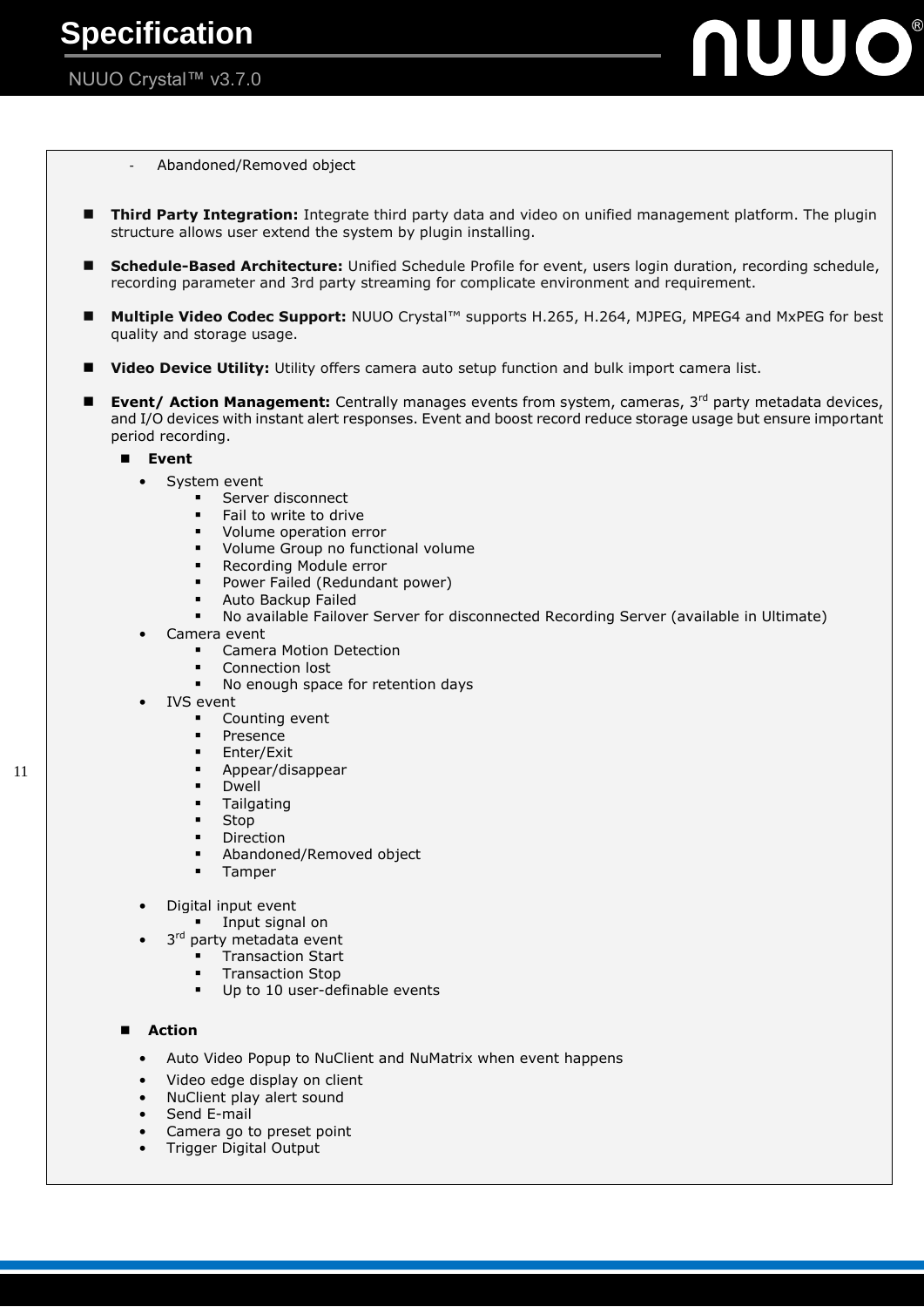### NUUO Crystal™ v3.7.0

 **Centralized System Status Overview:** Real-time monitoring the status of all servers, cameras, IO devices, and metadata channels.

UUO®

- **Automatic NUUO Crystal™ Search:** Automatically search for all NUUO Crystal™ in the network.
- **Automatic Camera Model Detection:** Automatically search for IP cameras in the network (camera should support UPnP protocol) or manually insert it. Auto detection help users to find the brand and model of the camera after specifying its IP address.
- **Dual Gigabit Ethernet Ports:** NUUO Crystal™ is equipped with 2x gigabit ports. User can separate the recording stream from viewing stream to ensure the cleanest recording pipeline.
- **I** /O Event Control: With the integration of camera I/O and NUUO I/O Box, system can start recording or trigger instant alert when input triggered, or trigger output as an event happened.
- **License Management:** Extendable license activation for up to 64CH per Recording Server, and unlimited channel per system. Supports online/ offline activation and transfer. It is scalable to upgrade system from Enterprise to Ultimate by simply activate upgrade license.
- **NTP Date/ Time Synchronization:** The system can interface to Internet Time Server (NTP server) for time and date synchronization at each location. Management Server can play the role as NTP server on LAN environment.
- Watchdog: Support software watchdog and hardware watchdog (CT-8000R and CT-8000RP) to system stability.
- **Diagnostic Service:** A simple tool to retrieving important logs both from servers and clients for troubleshooting.

### ‧ **Recording, Recycle and Storage:**

- **High Recording Throughput (250Mbps for Single Volume):** Process large amount of data throughput boost Crystal's recording performance to 250 Mbps for single volume, about 64CH 5-Megapixel cameras (H.264, 15 fps, moderate traffic). Volume group mechanism can further increase the throughput.
- **Volume Group:** Volume Group mechanism distributes camera throughput loading to multiple volume groups so that further enlarges recording throughput. It can also maximize recording spec or have different levels of data protection

\*Throughput testing result:

- Total 250 Mbps for 1 Volume Group per CT-8000/CT-8000R
- Total 400 Mbps for 2 Volume Group per CT-8000/CT-8000R
- Total 550 Mbps for 3 Volume Group per CT-8000/CT-8000R
- **Individual Recycle Condition (IRC) Per Device:** NUUO Crystal™ supports individual recycle condition (IRC) for each video or metadata device. Videos within specified retention time periods will be protected from recycling deletion. Videos outside the retention time periods will be automatically deleted. When system reaches storage capacity limit, even video data within IRC retention periods will still be deleted to free up additional storage space for Recording. Users will be notified when this occurs.
- **RAID:** Support RAID 0, 1, 5 and 10 for maximum capacity or data protection at the HDD level.
- **Multiple Recording Modes:** NUUO Crystal™ supports multiple event-based and schedule-based recording modes. It also supports pre-event and post-event record to make sure seamless protection.

\*Supported recording mode:

- Continuous record
- Digital-Input-triggered record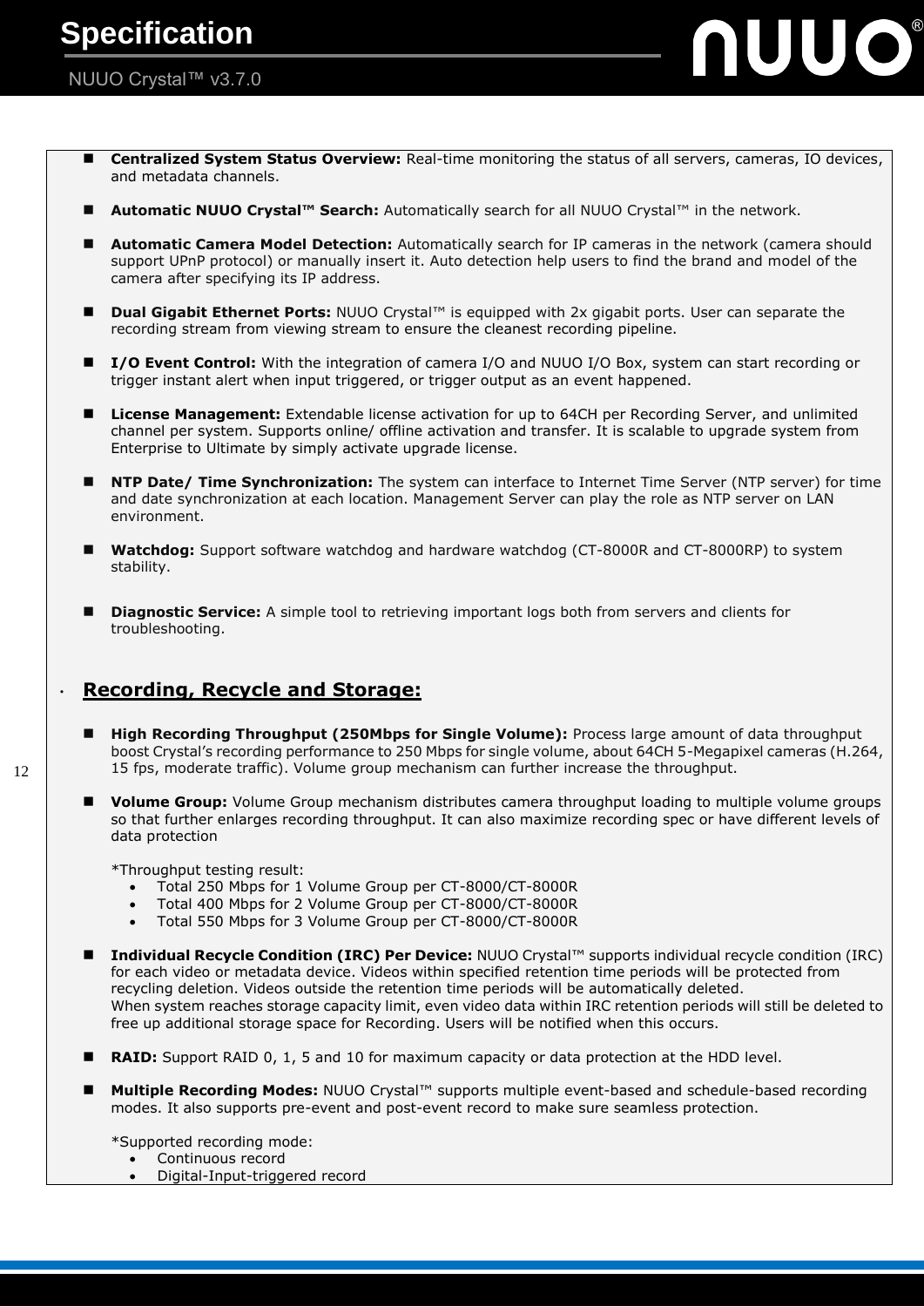# **NUUO®**

- Motion-triggered record
- Event-triggered record
- Boosting record
- Record by schedule Manually triggering record on NuClient
- **External Storage:** Support SAN (iSCSI), NFS and DAS (eSATA).
- **Edge Motion:** Support camera edge motion detection, reduce server loading and ensure stability. With event-action management and recording mode in NUUO Crystal™, user can monitor system easily.
- **Audio:** Support camera audio and audio recording.
- **Watermark:** Protect original recording from alternation with our watermark verification tool.

## ‧ **Remote Operation:**

- **Unified NuClient:** Simply login Management Server on NuClient to configure, live view or query video from all servers on the system. Support identical, full featured software client application and web client by browser.
- **Cross Platform:** NuClient and Video Wall support both Windows and Mac OS. The web client support both IE browser and Windows Firefox.
- **Video Wall (NuMatrix):** Support unlimited number of Video Walls and video displays, with up to 100CH display per monitor. Easily drag and drop view and cameras to Video Wall (available in Enterprise).
- **Unlimited Channels monitoring:** The system support unlimited client connection and unlimited live viewing/ playback display. It manages up to 400 channels live view and 100 channels playback simultaneously per view.
- **NUUO Image Fusion Technology:** Manipulating camera views by changing its viewing angle and image size, making viewing easier in both live view and playback. Moreover, users can stitch multiple cameras together to form a unified single view.
- **Layout Wizard:** Intuitive layout customization to meet needs for panorama cameras and camera corridor mode.
- **Centralized I/O Management:** Manage all I/O devices on one I/O panel. Control I/O for event detection, instant action and digital output.
- **Centralized Event Management:** View and search all event on one event panel. Video will pop up by double clicking the event.
- **View Management:** Including View group, View tour, device group and Matrix profile, NUUO Crystal™ supports public view for all users and private view for each user. It also supports View Tour to loop through different selected Views.

### **PTZ Control:**

- Support physical Pan/Tilt/Zoom, camera preset point and Patrol
- PTZ/Preset/Patrol control privilege and priority by device
- Support digital PTZ. Easily monitor one camera on multiple grid with different zone to enlarge the usability of megapixel cameras
- Event trigger camera goes to specific preset point
- NUUO Dewarp 2.0-- Generic fisheye dewarp for all fisheye camera integrated
- Support Immervision and fisheve cameras
- **Instant Playback:** User can view instantly play the last few minutes of video via double click event, E-Map notification, or video tool bar. The intuitive GUI enable users easily export instant playback video or sync to Playback.
- Multi-View: NUUO Crystal<sup>™</sup> can duplicate the same live view video onto multiple channels and digitally zoom